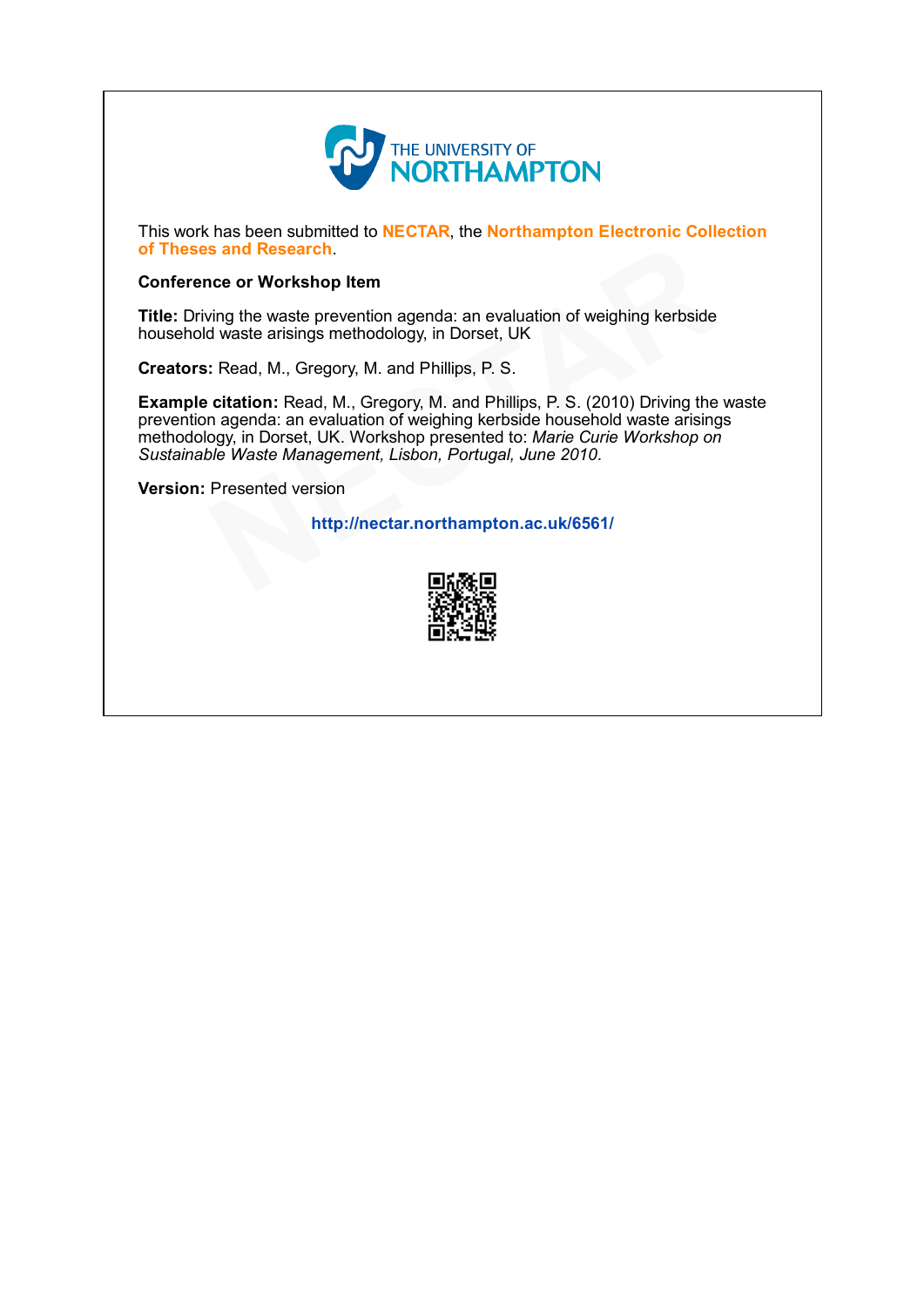# **DRIVING THE WASTE PREVENTION AGENDA: AN EVALUATION OF WEIGHING KERBSIDE HOUSEHOLD WASTE ARISINGS METHODOLOGY, IN DORSET, UK.**

# **Mike Reada,c, Marten K. Gregory<sup>b</sup> , Paul S. Phillips c,\*, Anthony C. Nwigwe , Waleed Montasser, Lawrence Mbeng**

# <sup>a</sup>Mike Read Associates, mikeread@mikeread.org

bWaste Management Division, Dorset County Council, County Hall, Dorchester, DT1 1XJ, UK.

c SITA Centre, University of Northampton, Northampton, NN2 7AL, UK.

# **ABSTRACT**

Household waste prevention in England has been recognised in national strategy as a key component for future sustainable practice. To support the policy agenda, the Department of Environment, Food and Rural Affairs (Defra) in England has funded an extensive programme of fundamental research in the area. Previous attempts to assess the impacts of waste prevention initiatives have faced a number of problems. These have generally centred on difficulty in separating the effects of initiatives from external factors and inadequate sample sizes or methodology. The specific research aim reported on here, in this Defra funded project, was to trial and assess methods for monitoring and evaluating approaches detailed in the National Resource and Waste Forum (NRWF)'s Household Waste Prevention Toolkit. The primary objective of this research was to quantify the direct waste tonnage impacts of implementing a targeted household waste campaign in Dorset. The key performance indicator chosen for this assessment was the weight of waste collected at the kerbside from households. The results are informative and will help future teams design campaigns on the basis of rigorous methodology. It was found that there are a wide range of factors that need to be taken into account and that had hitherto been given little prominence, such as careful matching of pilot and control areas. Analysis of the results leads to the conclusion that waste arisings for residual waste has decreased in the pilot area ( $\approx 10.5\%$ ) more than the controls (e.g.  $\approx$  5.5%). This method for monitoring can be used, in the hands of an expert project team, to communicate to the public the direct benefits of waste prevention.

*\*Corresponding author: E-Mail address: paul.phillips@northampton.ac.uk* 

# **INTRODUCTION**

Waste Strategy 2007 for England (Defra 2007a) reports that since the publication of the waste strategy in 2000 (DETR, 2000), England has made significant progress in the adoption of sustainable practice for Municipal Solid Waste (MSW). On the whole, in England, household waste is a high percentage of MSW (>94%). Recycling and composting of waste has nearly quadrupled since 1996-97, achieving 27% in 2005-06. Less waste is being landfilled, with a 9% fall between 2000-01 and 2004-05. Waste growth is also being reduced with MSW growing much less quickly than the economy at 0.5% per year (Defra 2007a).

This progress has been driven by significant changes in policy. The landfill tax escalator and the introduction of the Landfill Allowance Trading Scheme (LATS) have created sharp incentives to divert waste from landfill. New delivery arrangements have helped to drive the strategy, including the Waste Implementation Programme (WIP), the Waste and Resources Action Programme (WRAP) and the Business Resource Efficiency and Waste (BREW) programme (Defra 2007a).

Despite major progress since 2000, England's performance on waste still lags behind many European countries. All parts of society will have to share responsibility not just for recycling but also waste prevention. Some key actors are: • retailers will have to reduce packaging, source and market products that are less wasteful,

and help their consumers to be less wasteful;

• consumers – both business and individual households – will have the opportunity to reduce their own waste, purchase products and services that generate less waste and reduce environmental impacts.

The Government's future key objectives include the decoupling of waste growth (in all sectors) from economic growth and putting more emphasis on waste prevention and re-use. A greater focus on waste prevention will be recognized through a new target to reduce the amount of household waste (not MSW) not re-used, recycled or composted from over 22.2 million tones in 2000 by 29% to 15.8 million tones in 2010 with an aspiration to reduce it to 12.2 million tones in 2020 – a reduction of 45%. This is equivalent to a fall of 50% per person (from 450 kg per person in 2000 to 225 kg in 2020).

There is no centrally adopted definition of waste prevention / minimisation in England. WRAP (2008) suggests that: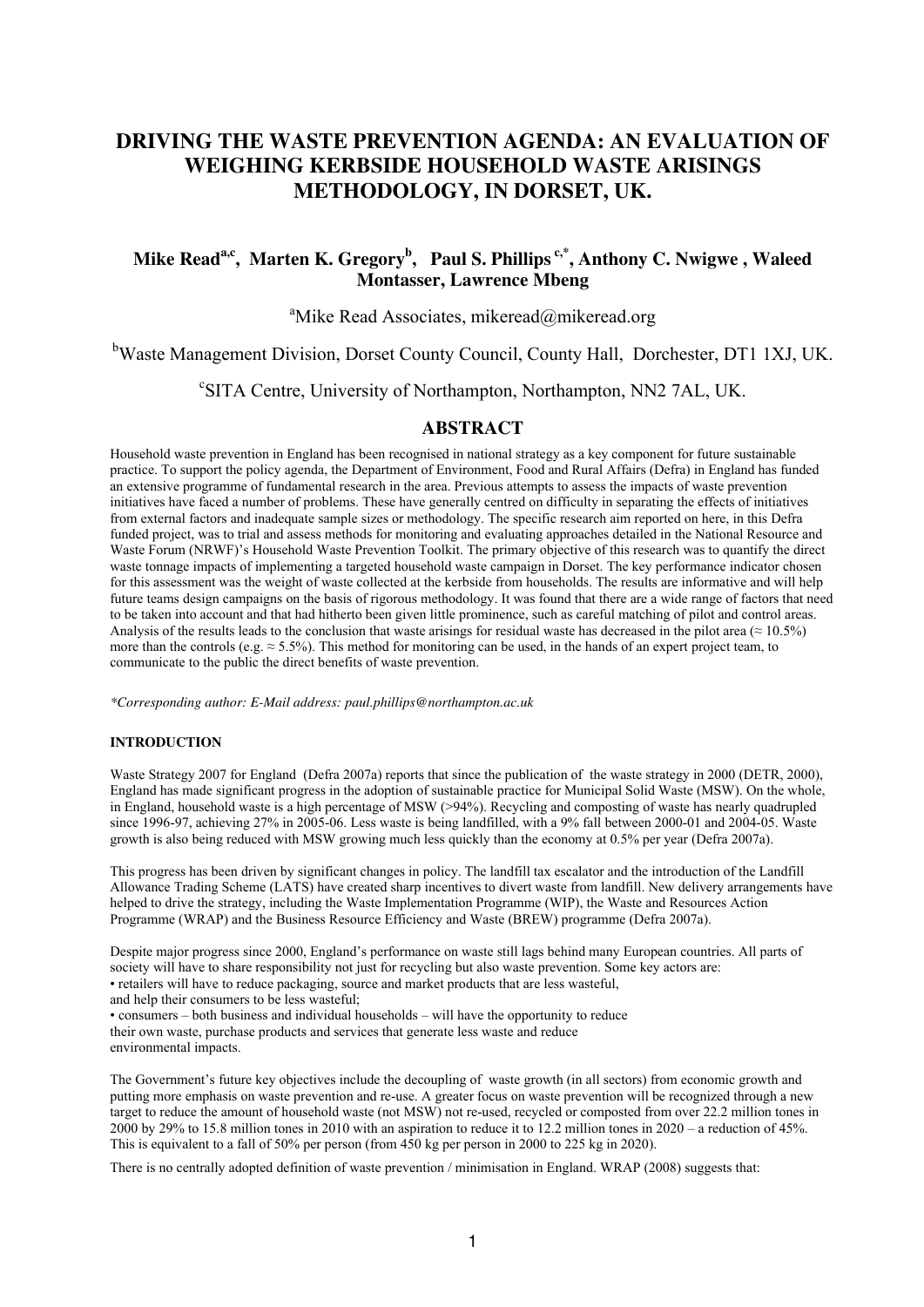"Waste prevention aims to reduce the amount, hazardousness or the energy content of products before they enter the waste stream. At the same time, prevention differs from minimisation in that it occurs before things become waste. Minimisation includes re-use."

On a more pragmatic level for a Local Authority, they also suggest:

"Waste prevention is limiting the quantities of waste requiring collection and management at the local level."

Academic research on waste prevention has been much less reported than recycling. Recent research has emphasised the major differences between prevention / minimisation and recycling and that in the future campaigns to drive prevention need to be markedly different to those for recycling. Key research papers include Tonglet, et al., 2004; they point out the differences between minimisation and recycling. Their findings also provide support for the proposition that recycling and waste minimisation through point of purchase and waste minimisation through repair or re-use represent different dimensions of waste management behaviour, and thus will require different strategies and messages. They suggest that waste minimisation behaviour is likely to be influenced by a concern for the environment and the community, and is likely to be inhibited by perceptions of inconvenience and lack of time and knowledge.

Drawing upon psychology, Barr (2007) points out again the differences between minimisation and recycling*.* Barr shows that the predictors of reduction, reuse, and recycling behaviour differed significantly, with reduction and reuse being predicted by underlying environmental values, knowledge, and concern-based variables. Recycling behaviour was, in contrast, characterized as highly normative behaviour.

Other research has looked at developing conceptual frameworks to understand public attitudes (Barr et al., 2001). Tucker and Speirs consider the behavioural changes required to drive prevention (Tucker and Speirs, 2003). Prevention is linked to the need for a clear consumption led approach (Copper, 2005). For the limitations to waste prevention potential within a given locality, Salhofer et al, suggest that the prevention potential can reach an order of magnitude of some 10% of the relevant waste stream (e.g., advertising material, beverage packaging), or rather 1–3% of MSW. The prevention potential appear to be relatively small in relation to the total municipal waste quantities (Salhofer, et al., 2008). Others (e.g. Maycox, 2003) have reported on small scale minimisation projects limited to say 50 homes, with varying cost effectiveness.

Following a damming report on the progress in waste management (Strategy Unit, 2002) and to accelerate the adoption of waste prevention practice, for MSW in England , in 2003 the Department of Environment, Food and Rural Affairs (Defra) initiated a major funded research programme through their Waste and Resources Evidence Programme (Defra, 2003a). By 2007 there had been over 66 active and completed projects. The projects are mainly multi-disciplinary in nature and several have a clear emphasis upon Household Waste prevention (Table 1).

# **Table 1 here**

To move the agenda forward on prevention, Defra has produced a range of guides for policy makers and practitioners that are based on current research with particular emphasis on behavioural change. In "Tackling the Waste Challenge" (2006), Defra make clear that:

- Behaviours are complex and non-linear. Each behaviour is determined by various (often interrelated) factors, many of which need addressing simultaneously to facilitate change;
- Different audiences, different segments of society in relation to environmental issues behave differently, and require targeted and/or tailored interventions;
- The audience for a change intervention should not be regarded as a passive target. Policy-makers need to view target audiences and other key stakeholders as 'actors' at the heart of the change process;
- Feedback is vital to driving and sustaining change. Instead of understanding changing behaviour as a single event, it should be viewed as an ongoing process;
- Government policy needs to convey a consistent message and visibly pull in one direction. The suite of policies emerging from government needs to avoid contradictions in order to convey clear messages to target audiences. Which is the main message prevention or recycling?

At the present (March 2008), the Defra research agenda containing household waste prevention is included in their Waste and Resources Evidence Strategy 2007-2011 (Defra, 2007b). The emphasis is upon research informing policy. Some key research questions that are emerging from present policy engagement includes (Defra, 2007a):

- Is further work required to understand the impact of community sector contributions to waste minimisation and prevention and to facilitate their efforts?
- Is it feasible to incorporate recycling and waste prevention into a carbon calculator and what evidence would be needed to achieve this? What impact does public concern have on waste arisings, recycling levels etc.?
- Are the drivers for waste growth sufficiently understood, including identification of the impacts of technology and lifestyle trends on waste arisings? What does current research on the barriers to household waste prevention and recovery tell us and what are the evidence gaps in this work?
- Is there a realistic sense of how much householders can do to prevent waste and how much influence they have on retailers and manufacturers? If so, are we engaging with them in the right way?
- How is household waste management behaviour related to income, age and other social factors? What are the most effective financial incentives in the UK context?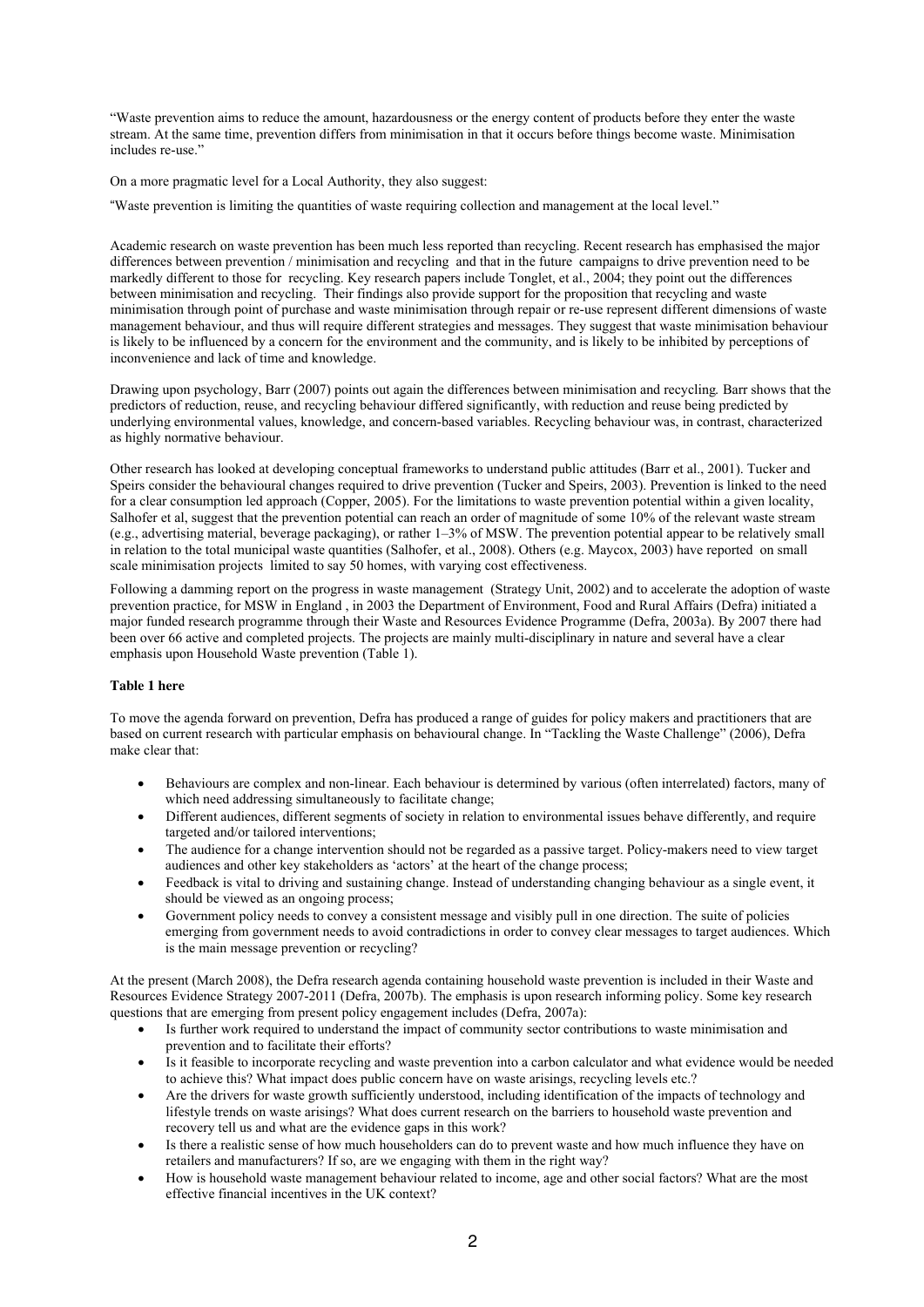Overall, there are clearly still many gaps in the understanding of waste prevention in England, with quite a small scientific literature addressing waste prevention. The need for further quantitative based research is crucial in order to expand the available evidence base, and to find any corroborating evidence that could increase confidence in interpretations and recommendations.

This paper reports on one of these projects – Household Waste Prevention in Dorset (Table 1) and in particular the use of a major tool in the UK for designing and planning waste prevention strategies and campaigns, the National Resource and Waste Forum (NRWF) Toolkit (WRAP, 2007). The research was funded by Defra between 2005 and 2008 with around £240 000.

# **METHODS**

#### **Project location: Dorset County**

The project occurred within the County of Dorset in South West England (Figure 1) between 2005 and 2008. Within an English County there are two tiers for the management of MSW. The County Council is the Waste Disposal Authority (WDA) and it is responsible for disposing of MSW. The County Council will have a Waste Management Strategy (Dorset County Council, 2003) and will also have in most cases, a waste minimisation strategy as part of the overall waste management strategy (Dorset County Council, 2005). The Borough and Distinct Councils are Waste Collection Authorites (WCAs) and collect household waste as well as the other components of MSW, such as some commercial waste. Data for the County of Dorset is found in Table 2.

#### **Table 2 here**

Municipal Solid Waste has been increasing markedly in Dorset and records show an increase of over 150% since 1979 . Dorset household waste arisings in 2006/2007 were 214 318 tonnes and MSW arisings were 231 791 tonnes. Some 56% of MSW in Dorset went to landfill in 2006/2007 and the cost of disposal was £52.18 per tonne. Except for North Dorset (82%), 90% or more of homes capture 2 or more different recyclates in household kerbside (Shaw, 2008) collection. Across England, there are a wide variety of kerbside schemes but in essence many will collect separately at least 2 recyclates, residual and green waste (Defra, 2003b).

#### **Objectives**

Previous attempts to assess the impacts of waste prevention initiatives have faced a number of problems. These have generally centred on:

- (a) difficulty in separating the effects of initiatives from external factors;
- (b) inadequate sample sizes or methodology; and
- (c) lack of applicability outside the area concerned.

The specific research aim reported on here is to trial and assess methods for monitoring and evaluating approaches detailed in Section 4 'Measurement of Waste Prevention Impacts' of the National Resource and Waste Forum (NRWF)'s Household Waste Prevention Toolkit (WRAP, 2007). This paper considers research investigating the use of `Tracking Waste Arisings` in the context of Trial and Control Ares(s). These are:

- 1. NRWF Approach 1. 'Weighing Kerbside Household Waste Arisings'. To analyse location-specific, and district-specific historic waste arisings, and relevant location-specific external factors. To establish robust baselines and pre-existing trends to guide choices of control areas, and against which to measure the effectiveness of the different household waste prevention initiatives.
- 2. NRWF Approach 2. 'Using a Control Area'. To analyse demographic, economic and waste collection data to guide selection of a matrix of correction-matched pair areas. These to guide selection of the individual and combinations of waste prevention initiatives.

# **Methods Used: Weighing Kerbside Household Waste Arisings**

 The primary objective of this research was to quantify the direct waste tonnage impacts of implementing a targeted household waste campaign in Dorset. The key performance indicator chosen for this assessment was the weight of waste collected at the kerbside from households. This necessitated robust baseline weight data and ongoing monitoring (for both the target area that was subjected to the campaign and its control areas) in order to be able to identify any reductions in waste arisings.

The ideal choice of areas to be monitored was determined to be specific residual waste collection rounds - where the data recorded related directly to around 1 700 households in a local area. The requirement for a baseline and ongoing measurement of specific collection round data on a weekly basis effectively narrowed the choice down to areas within the East Dorset District Council area (WCA) , where data had been accurately recorded in this way since July 2002. In combination with a detailed assessment of other socio- and geo-demographic factors, the final choice of monitoring areas (Figure 1) was:

- Pilot: Corfe Mullen, Residual Waste Round 3 Friday (covering 1 682 properties);
- Control 1: St. Leonards-St. Ives, Residual Waste Round 4 Wednesday (covering 1 745 properties);
- Control 2: Verwood, Residual Waste Round 8 Tuesday (covering 1 749 properties).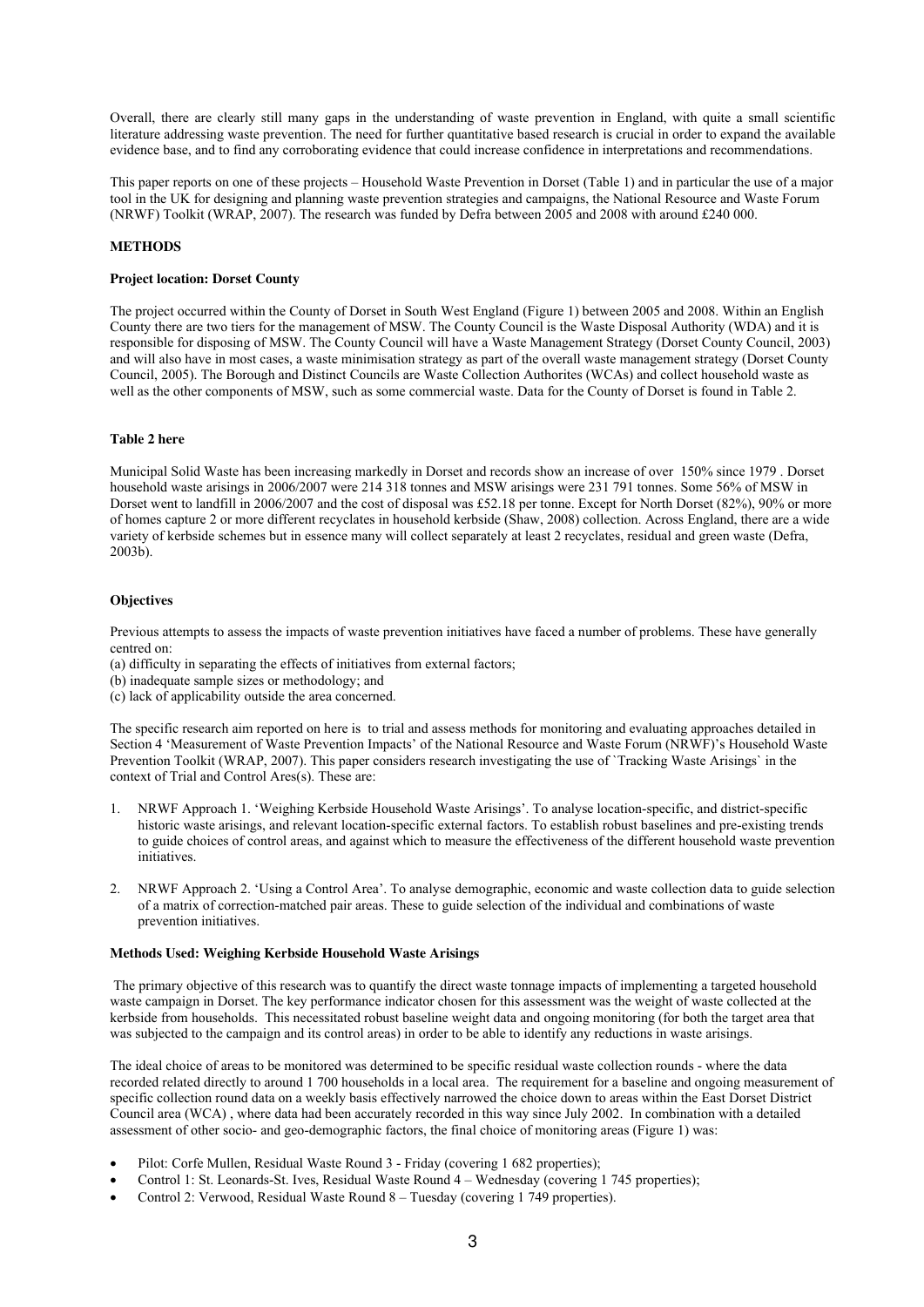Recognising that a waste prevention campaign might also affect householder recycling and composting behaviour (and therefore the quantity of those materials being collected at the kerbside), monitoring of waste arisings was extended to include dry recyclables and organic waste (brown bin) collections. This was also necessary due to the need to take account of the extended waste collection service for both of the control areas, where a brown bin was introduced for organic waste, initially in March 2004 in Verwood and in November 2004 in St. Leonards-St. Ives. No organic waste is currently collected at the kerbside in Corfe Mullen.

There is a difference in the size and coverage of recycling, organic waste and residual collection rounds. Additional monitoring was therefore chosen to encompass recycling rounds that were within the selected residual waste collection areas and representative organic waste collection rounds covering the two control areas. In Verwood, for example, three separate organic collection rounds overlaid the chosen recycling and residual collection round area so all three were monitored so that the average arisings could be calculated. The final chosen rounds were:

- Pilot: Corfe Mullen, Recycling Round 4 Tuesday (covering 675 properties);
- Control 1: St. Leonards-St. Ives, Recycling Round 37 Monday (covering 656 properties);
- Control 1: St. Leonards-St. Ives, Brown Bin 2 Wednesday (covering 1 454 properties);
- Control 2: Verwood, Recycling Round 48 Thursday (covering 605 properties);
- Control 2: Verwood, Brown Bin 1 Wednesday & Thursday; Brown Bin 2 Friday (covering 4 705 properties).

#### **Methods Used: Using a Control Area Approach**

The project team carried out selection of 'matched twins' of pilot and control areas, based on a carefully developed set of criteria. Close consideration was given, based on local knowledge, to the factors that might impinge differentially on `matched` pilot and control areas, and these were taken into account in order to ensure maximum credibility and accuracy of the final results.

In order to credibly assess the impact of any waste prevention initiative it is vital to know what would have happened in the absence of the initiative. This requires there to be one or more control populations that, to all intents and purposes, are identical to the study populations but where the initiative in question is absent.

Should a control population be different in some material way from the study population then it may well become impossible to distinguish whether observed changes in the study population that do not occur in the control are attributable to a waste prevention initiative, rather than potentially dozens of other factors.

No two populations are 100% identical. However in this context, where relatively small changes are expected amidst much 'background noise', a very high degree of similarity is vital. Where differences between study and control populations become apparent, to avoid having to discard the data it is important to investigate the possible reasons for these differences, and to explore whether 'weighting' or 'normalising' factors may be used.

It is interesting to note that, since the development of this research, WRAP (2006) now "does not recommend using control for monitoring" even for monitoring something as relatively simple as set-out rates and participation in kerbside recycling. Yet at the same time WRAP does not explain how to establish credibly whether any observed changes are attributable to a waste campaign. This research appears to have been unique in attempting to rigorously apply the control population technique for waste prevention.

The key factors used in the selection process for pilot and control areas were:

- close similarity of socio-demographic profile as indicated by ACORN (ACORN, 2008) categories. This is a means of classification of residential neighbourhoods, based upon a wide range of factors. Data is found in Table 3;
- close similarity of waste management provision (e.g. recycling facilities and their proximity) over at least two years prior to the commencement of the study;
- confidence in the continued close similarity of waste management provision over the lifetime of the study;
- similarity in proximity of supermarkets, schools, etc. that might influence waste prevention behaviour; and
- where possible, existence of very accurate waste arisings data for at least two years prior to the commencement of the study.

For the research on household waste arisings the pilot area was Corfe Mullen and the control areas were St. Leonards-St Ives, Verwood.

# **Table 3 here**

#### **Activities in Corfe Mullen**

There were a range of activities undertaken in the pilot area (Table 4). In Corfe Mullen, the area of greatest waste prevention activity, this included promotion of the waste reduction packs (leading with the junk mail message), smart shopping, and an intensive doorstepping campaign that included signing up to the Mail Preference Service registrations.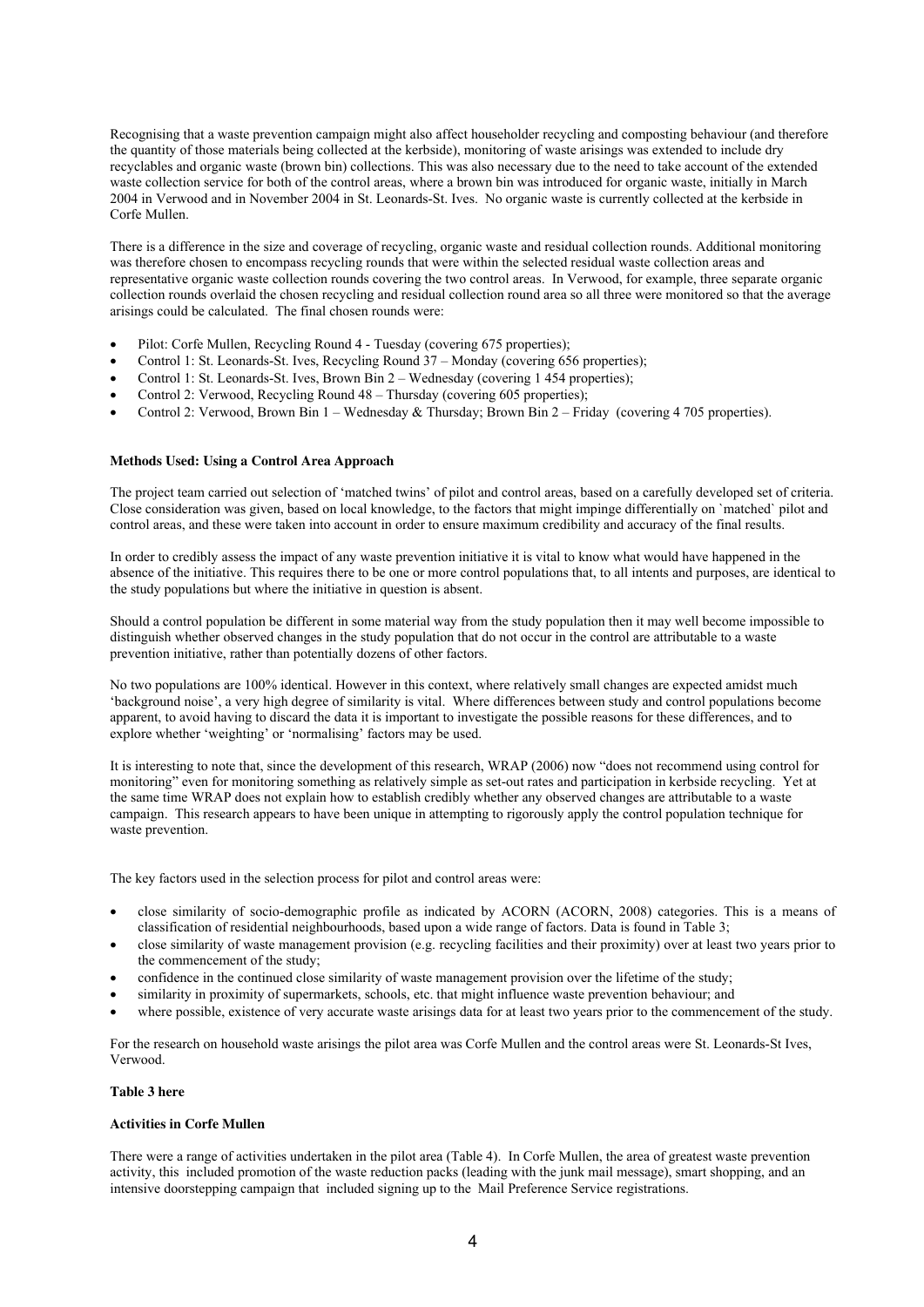#### **Table 4 here**

#### **RESULTS**

#### **Weighing Kerbside Household Waste Arisings**

Using weekly weighbridge ticket data for specific collection rounds, time series graphs were produced that show the monthly average of weekly (kerbside collected) arisings of residual waste and recyclables (and organic waste for the control areas) per household in the pilot area and two control areas for the months May to November from 2005 to 2007.

Typical weekly data for a the Corfe Mullen (pilot Area) Collection Round (1 682 properties) is given in Figure 1. As is typical in UK there are large variations in arisings due to major holiday periods, e.g. April (Easter) and December (Christmas).

#### **Figure 1 here.**

Historic data is given in Figure 2 for kg arisings per household in Corfe Mullen (Pilot Area) from 2002/2003 until 2007/2008 for the months May to November. This is in line with the overall trend in Dorset.There was an increase in arisings from 2002/ 2003 until 2005/2006 (start of project) and then a decrease since after the impact of the waste prevention campaigns.

#### **Figure 2 here**

Figure 3 contains data for Corfe Mullen for household arisings (kg/ household) for residual and recyclate wastes 2005- 2008. There is a clear drop in residuals and an increase in recyclates. It could be argued that the impact of the waste prevention campaigns leads to a decrease in recyclates as the population adopt prevention measures and in addition it stimulates increased recycling of the waste stream components.

# **Figure 3 here**

Figure 4 contains data on residuals for Corfe Mullen, St Leonards-St Ives and Verwood from May 2006 until November 2007. The decrease in Corfe Mullen (≈ 10.5%) is greater than St Leonards-St Ives (≈ 6.9%) and Verwood (≈ 5.5%). It can be seen that the variation in residuals between the 3 areas is large with Corfe Mullen starting from a much higher base than St Leonards-St Ives .

#### **Figure 4 here**

Figure 5 contains data on the total collection of residual , recyclates and green waste (brown bin) for St Leonard-St Ives and Verwood, and the residual and recyclates for Corfe Mullen. This shows the need to take into account all components of waste collected in such a project remembering that Corfe Mullen does not have a green waste collection event though it is in the same W<sub>C</sub>A

#### **Figure 5 here**

This aspect of the research attempted to quantify the level of impact a concentrated waste prevention campaign has upon levels of kerbside household waste arisings. The results obtained have illustrated that it is extremely difficult to accurately identify short term effects within the monthly fluctuations of waste arisings due to such factors as missed collections, Christmas and Easter holidays, DIY activity, use of local household waste recycling centres & bring banks, and bins not being put out. Furthermore, linear trend analysis of levels of arisings over more than one year is also highly problematic due to the influence of significant peaks and troughs observed around traditional holiday periods (in particular Christmas and to a lesser extent at Easter). Our analysis has identified that an interpretation of the year-on-year data between the months of May and November from 2005 to 2007 greatly reduces the influence of seasonal and 'one-off' effects, and reveals underlying trends most clearly.

The results obtained in Dorset demonstrate the importance of recording not only levels of residual waste collected but also recycling round data and organic waste collections if they are offered to residents. If there is an increase in recycling activity in an area then there is likely to be a corresponding decrease in levels of residual waste, whilst overall arisings would remain fairly constant. The detailed results for Corfe Mullen illustrate a more significant fall in residual waste than the increase in recycling and therefore a fall in overall arisings. However, in the control areas of Verwood and St. Leonards-St Ives we observe a smaller fall in residual waste and slightly higher increases in recycling, resulting in gradual waste growth. This growth is further exacerbated in the control areas by increased collection of organic waste at the kerbside over the three year monitoring period despite there being no change in the service delivery.

It is important to note that certain waste reduction activities, such as reducing junk mail (paper) and home composting, are likely to result in reduced levels of collection of recyclable and compostable materials at the kerbside as opposed to simply reducing residual waste quantities therefore monitoring of all three metrics is necessary to evaluate potential campaign impacts.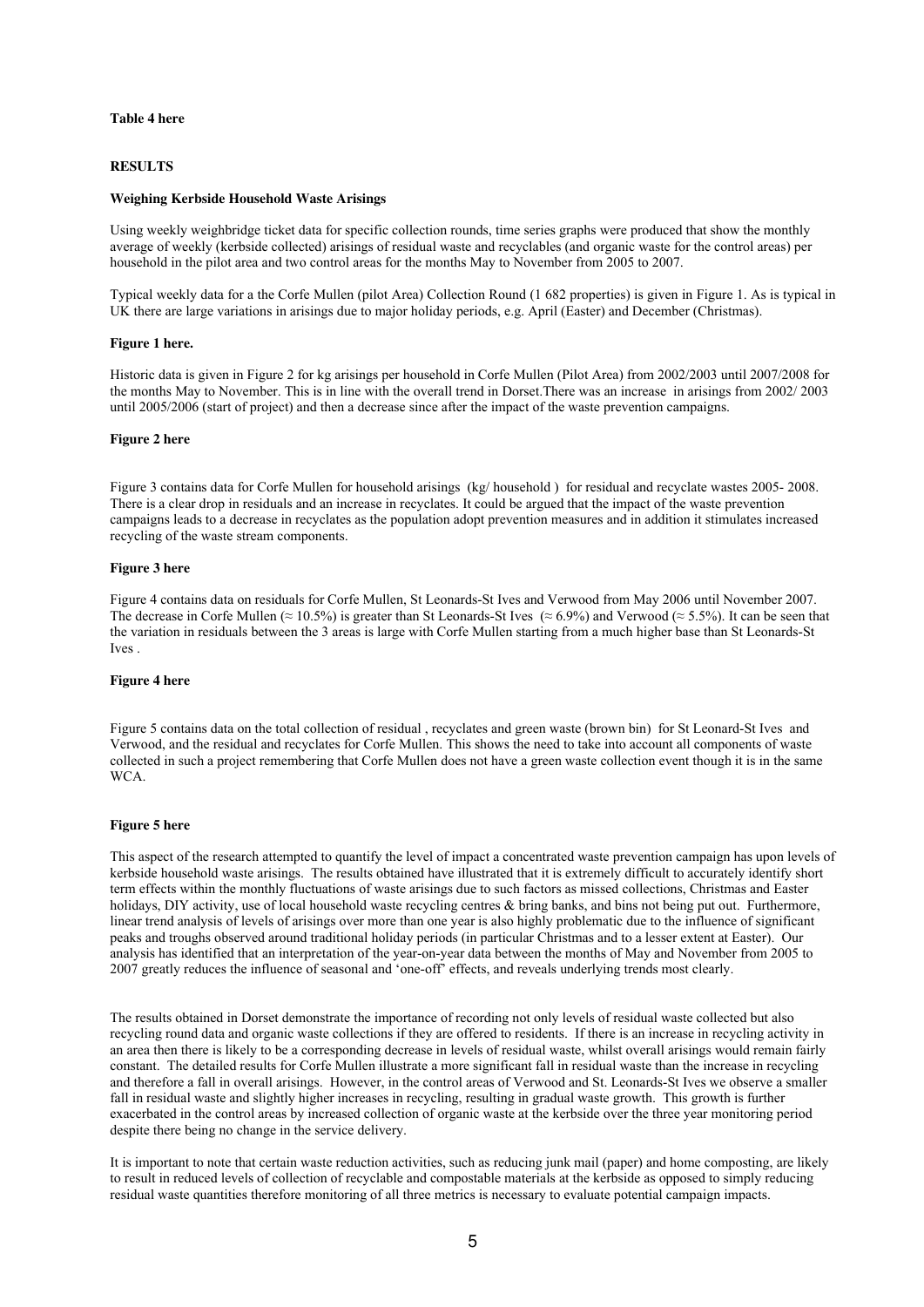Overall, the results for Corfe Mullen showed an increase of 3.5% for all waste recorded in year 1 of project (2005/ 2006) and a 2.5% decrease for years 2 and 3 (2006/2007 and 2007/2008). For St Leonards-St Ives there was a 6.5% increase in year one (2005/2006) and this continued for years 2 and 3. For Verwood the data is a 2.5% rise in year 1 and a 3% rise for years 2 and 3.

#### **Impact of campaigns**

Some data from an evaluation of campaigns in Corfe Mullen and St Leonards-St Ives (Table 4) is contained in Table 5. It can be seen that there is some progress in topics such as `using reusable shopping bags` but in other topics such as `avoiding buying over packaged goods`, levels can quickly revert. Also the variation between pilot and control can be marked as in case of `home composting of cardboard` where control area practice is much higher than pilot.

#### **Table 5 here**

#### **DISCUSSION**

#### **Weighing Kerbside Household Waste Arisings**

The project monitored the most significant disposal route of household waste arisings by examining what was put out for collection at the kerbside.

Other outlets for household waste include household waste recycling centres, bring sites (e.g. bottle banks) and home composting. As it is not credible for any local authority to cost-effectively monitor individual household use of every potential outlet this research has focused upon tracking kerbside arisings, for which specific collection round data can be interrogated from weighbridge ticket statistics. However, efforts were made to investigate any observable differences in the use of bring site facilities in the pilot area of Corfe Mullen as compared to its control of Verwood and data were sourced from WRAP to assess levels of compost bin sales to households across Dorset over the three year monitoring period. The evidence is anecdotal but does show that there was less growth in paper material arisings at Corfe Mullen bring banks than in Verwood - supporting a hypothesis that waste reduction campaigns have made an impact on household arisings at the kerbside and also governed the need for residents to use additional bring site recycling facilities. Examination of the home composting bin sales data showed some success in targeted promotional activity to encourage households to compost more of their biodegradable waste at home.

Early graphical interpretation of the kerbside household waste arisings data suggested that in order to identify clearly a waste reduction campaign impact upon residual waste arisings (with an initial level of around 12kg per household per week in Corfe Mullen) necessitated a sustained reduction of around 10% (1.2kg/household/week). This would imply a reduction of 10% by all of the 1 682 households in the Corfe Mullen area. Monitoring populations on this scale means there would be some inevitable dilution of waste impacts recorded due to non-participating households. If, for example, the campaign only achieved a 25% take-up at the 1.2kg reduction level and say 25% at 0.8kg level, with the remaining 50% not changing their behaviour at all, the impact would be significantly diluted to 0.5kg/household/wk. Any impact on this scale, of just over 4%, was around the typical level of monthly variation in average arisings and therefore unlikely to be discernable, particularly when displacement effects resulting from increased recycling activity were taken into consideration. Therefore an extended time series of data (over 3 years) incorporating all kerbside household waste arisings (residual, recyclables and organic) was deemed necessary to reveal and determine any long-term data trends.

Despite the potential for dilution of impacts from a proportion of non-participating households, the measurement of data for a collection round of greater than 1 500 households provides a more realistic overall impact assessment of a waste reduction campaign than much smaller waste prevention pilot studies that have been reported in the past where extrapolation of results from a dedicated pilot to a much broader population can often be overstated.

As noted earlier, measurement of recycling (and organic) collection round data, in combination with records of residual waste arisings, is vitally important to be able to take account of the displacement effects of increased recycling and composting trends upon residual waste levels. For example in Verwood and St. Leonards-St Ives increases in the brown bin collection for organic wastes would imply displacement of some materials (e.g. food waste) from the residual stream. As this impact is not discernable in the residual waste trend we can infer that a degree of overall waste growth per household has occurred in the control areas whilst there has been an overall reduction in arisings the pilot area of Corfe Mullen.

If a local authority is tracking waste arisings in an attempt to monitor household waste reduction it is important that the collection round data being used does not include any other municipal solid waste (for example local authority collected trade waste, arisings from schools, parks and gardens or street sweepings) that might create uncertainty in interpretation of the results.

#### **Using a Control Area Approach**

Pilot and control areas have been used in this research as a means of comparing the relative effect of waste reduction impacts in one area with another similar area where no intervention has been directly applied. The main uses of this approach have been in comparing the waste arisings data for a pilot area (Corfe Mullen) with two control areas (Verwood and St. Leonards-St Ives) and in evaluating responses to the three annual waste reduction surveys for all twelve pilot / control areas.

The original selection of similar pairs of pilot and control areas was determined by a number of criteria but from a sociodemographic perspective the process was largely guided by an assessment of ACORN profile for an area. The broadest segmentation using just 5 'Categories' was used (Wealthy Achievers, Urban Prosperity, Comfortably Off, Moderate Means and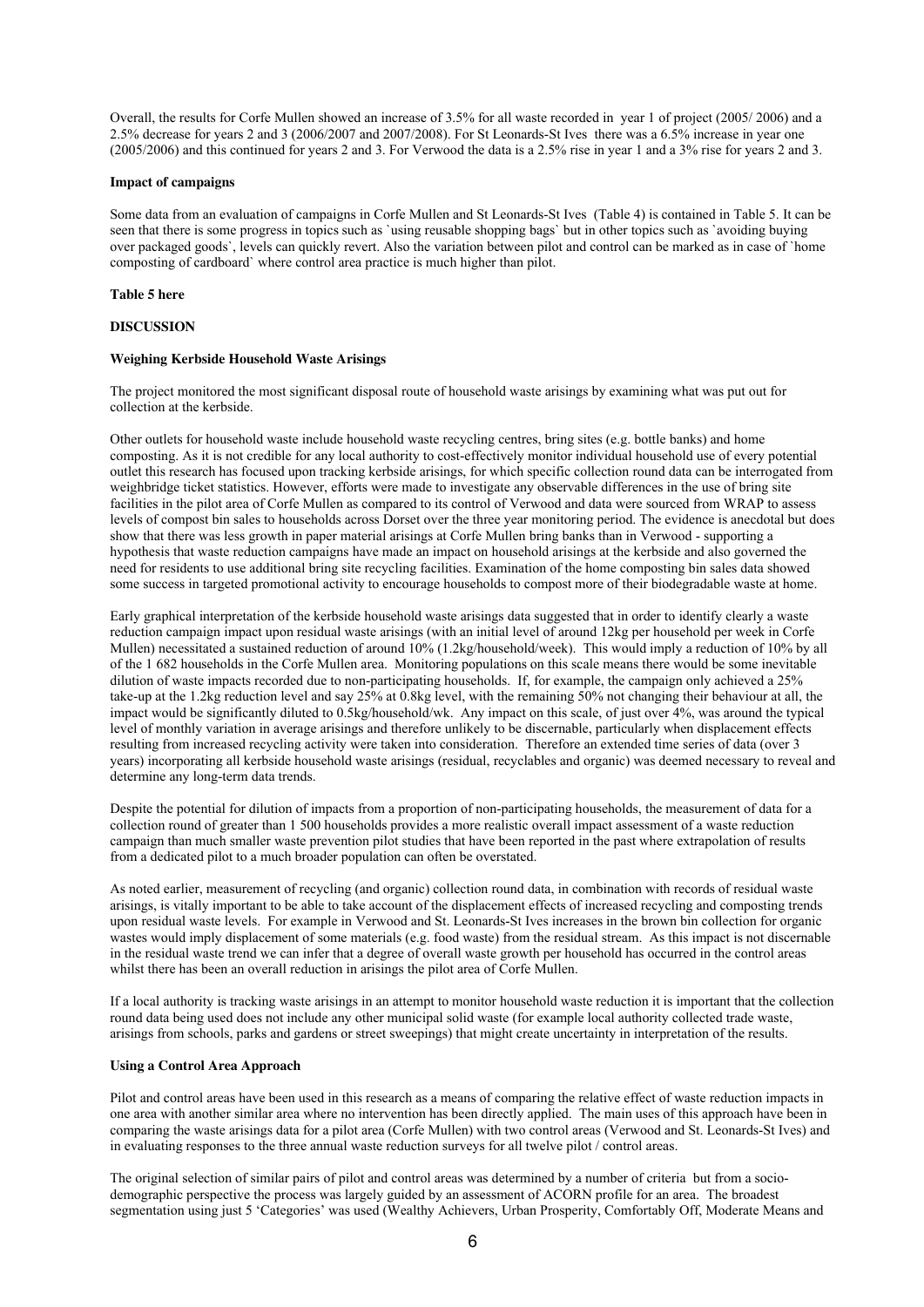Hard Pressed). Subsequent analysis showed that using the next levels of detail (18 'Groups' or 57 'Types') would have significantly lowered correlations between selected areas. This is inevitable – the finer the grain of detail, the less alike any two populations become. However, recent research (Darnton, 2006) suggests that ACORN may not necessarily be a reliable indicator of receptivity to waste prevention practices and thus reinforces the need for careful consideration of the other factors in selecting similar pilot and control areas.

Considerable effort was expended in the initial phases of the research in order to determine the choice of pilot and control areas in Dorset for this study. Factors considered can be broadly classified under the three headings of: socio/geo-demographic factors; waste management service delivery infrastructure; and other factors, and are detailed in Table 6. Future campaigns that use waste arisings must take account of these.

#### **Table 6 here**

#### **Value of tracking waste arisings compared to other monitoring techniques.**

A set of criteria was established by which to assess and score the various monitoring techniques being used. These were divided into input and output criteria as in Table 7, with weighting factors decided on to account for the relative importance of these criteria. Input criteria consider the relative difficulty of obtaining the necessary resources, and output criteria consider various aspects of the value of the data obtained. These criteria were established as part of the project as, surprisingly, no comparable set of parameters by which to judge the success of similar research projects appear to exist. At the end of the project a detailed evaluation occurred of a wide range of techniques used, but not reported in this paper, by the extensive, expert project team who independently assessed the methods against the criteria. The collated scores are shown in Table 7.

#### **Table 7 here**

As can be seen from Table 7, no clear preference was revealed. None of the techniques was judged very poor, nor very good. These judgments are inevitably coloured to some extent by local experience during the research and may not necessarily be universally valid.

Tracking waste arisings directly, and focus groups emerge as the best methods. Focus groups are assessed the easiest/best technique in terms of 'input criteria' i.e. how much effort they require. Tracking waste arisings directly is assessed to be the best technique in terms of 'output criteria' i.e. how useful the outputs. It is suggested that the two techniques can be adopted in future campaigns with a degree of certainty as to their value. However, future research needs to build upon this project and further confirm the value of tracking waste arisings.

#### **Costs and benefits**

Dorset County Council performed a cost benefit analysis for their Waste Reduction and Reuse Strategy (Dorset County Council, 2005). In it (Table 8), they calculated that the cost of all the planned campaigns up until 2009/2010 would be £704 860 for a tonnage reduction of 31 547 tonnes. The benefits in terms of reduced landfill cost, etc, were £922 824 with an overall balance of £217 964. At present (2008) rates of UK landfill tax, (increasing at £8 per tonne per annum) the balance would be in region of £320 000.

# **Table 8 here**

What are the costs of a `Weighing Kerbside Household Waste Arisings` programme? How can it be used? The costs of monitoring waste arisings will vary depending upon relationship between all involved. If the WCA has an `in-house` service they can direct their staff to adopt practice that enables accurate data to be collected, validated and inputted into a suitable software package. The costs of this will be overwhelmingly 'in kind', with an additional cost in the region of £2 000 per annum to the WCA. If the collection service is contracted out to an external company then cost will rise markedly depending upon the contractual position. It is estimated that the costs to the WCA could lie within the region of £5 000 to £10 000 per annum.

The value of a `Weighing Kerbside Household Waste Arisings` approach, is dependant upon the quality of the waste prevention campaign that it is incorporated into. Well designed communication campaigns (Mee et al., 2004) will maximise the impact on the general public (Tucker and Speirs, 2003) and will increase the take up of pro-environmental behaviour (Defra, 2006; Tonglet et al., 2004) ), they will be designed on the basis of a proven conceptual framework (Barr et al., 2001) and will lead to a Local Authority reaching its maximum potential in waste prevention (Solhofer et al., 2008). The campaigns must also link household waste prevention to developments with a wide range of commercial and industrial producers; to link MSW and these waste streams in a holistic community programme (Ackroyd et al., 2003). In the case of an `in-house` Local Authority, waste arisings will be cost effective, in the other case the economics will need careful consideration in light of possible elevated costs and above all taking consideration of the quality assurance issues that underpin accurate data to feed to the campaign.

# **CONCLUSIONS**

The project monitored the most significant disposal route of household waste arisings by examining what was put out for collection at the kerbside. Early graphical interpretation of the kerbside household waste arisings data suggested that in order to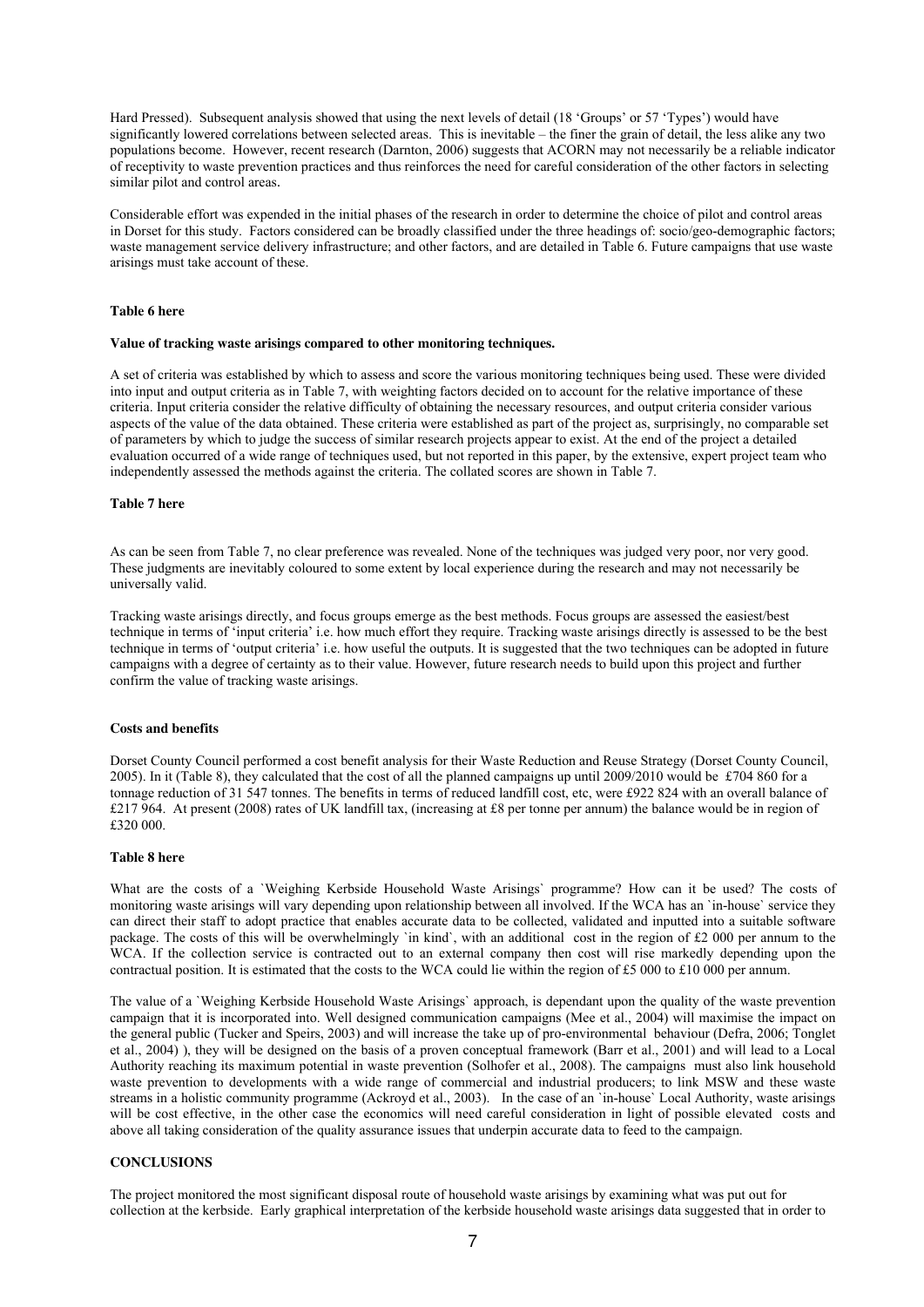identify clearly a waste reduction campaign impact upon residual waste arisings (with an initial level of around 12kg per household per week in Corfe Mullen) necessitated a sustained reduction of around 10% (1.2kg/household/week). This would imply a reduction of 10% by all of the 1 682 households in the Corfe Mullen area. Therefore an extended time series of data (over 3 years) incorporating all kerbside household waste arisings (residual, recyclables and organic) was deemed necessary to reveal and determine any long-term data trends. Overall, the results for Corfe Mullen showed an increase of 3.5% for all waste recorded in year 1 of project (2005/ 2006) and a 2.5% decrease for years 2 and 3 (2006/2007 and 2007/2008). For St Leonards-St Ives there was a 6.5% increase in year one (2005/2006) and this continued for years 2 and 3. For Verwood the data is a 2.5% rise in year 1 and a 3% rise for years 2 and 3. What is the value of tracking waste arisings compared to other monitoring techniques? As can be seen from Table 7, no clear preference was revealed by the project team. None of the techniques was judged very poor, nor very good. The project team considered waste arisings to be an acceptable approach. However, the value of a `Weighing Kerbside Household Waste Arisings` approach is dependant upon the quality of the waste prevention programme campaign that it is incorporated. Only well designed communication campaigns will lead to a Local Authority reaching its maximum potential in waste prevention.

#### **REFERENCES**

Ackroyd, J., Coulter, B., Phillips, P.S. and Read, A.D. (2003). Business excellence through resource efficiency (betre): An evaluation of the UKs highest recruiting, facilitated self-help waste minimisation project, *Resources, Conservation and Recycling*, 38, 4, 271-299.

ACORN, (2005). A Classification of Residential Neighbourhoods, (http://www.caci.co.uk/acorn/ ).

Barr, S. (2007). Factors influencing environmental attitudes and behaviors - A UK case study of household waste management. *Environment and Behavior*, 39, 4, 435-473.

Darnton, A. (2006). Segmenting for Sustainability. Research and Analysis for the Social Marketing Practice, Didcot, UK.

DETR. (2000). A Waste Strategy for England and Wales, London, UK.

Defra. (2003a). Waste and Resource Research and Development Strategy, London, UK.

Defra. (2007a). Waste Strategy 2007, London, UK.

Defra. (2007b). Waste and Resources Evidence Strategy 2007-2011, London, UK.

Defra. (2008). Municipal Waste Statistics 2006/2007, London, UK.

Dorset County Council. (2003). A Municipal Waste Management Strategy for Dorset, Dorchester, UK.

Dorset County Council. (2005). Waste Reduction and Reuse Strategy for Dorset, Dorchester, UK.

Mee, N., Clewes, D., Phillips, P.S. and Read, A.D. (2004). Effective implementation of a marketing and communications strategy for kerbside recycling: a case study from Rushcliffe, UK, *Resources, Conservation and Recycling,* 42, 1, 1-26.

Shaw, P. (2008). Nearest neighbour effects in kerbside household waste recycling. *Resources, Conservation and Recycling,* 52, 5, 775-784.

Strategy Unit. (2002). *Waste Not Want Not,* Cabinet Office, London, UK.

WRAP. (2007). www.wrap.org.uk/local\_authorities/toolkits\_good\_practice/nrwf\_household\_waste\_prevention\_toolkit/

WRAP. (2008). Waste Prevention Training Manual (Phase 2), Banbury, UK.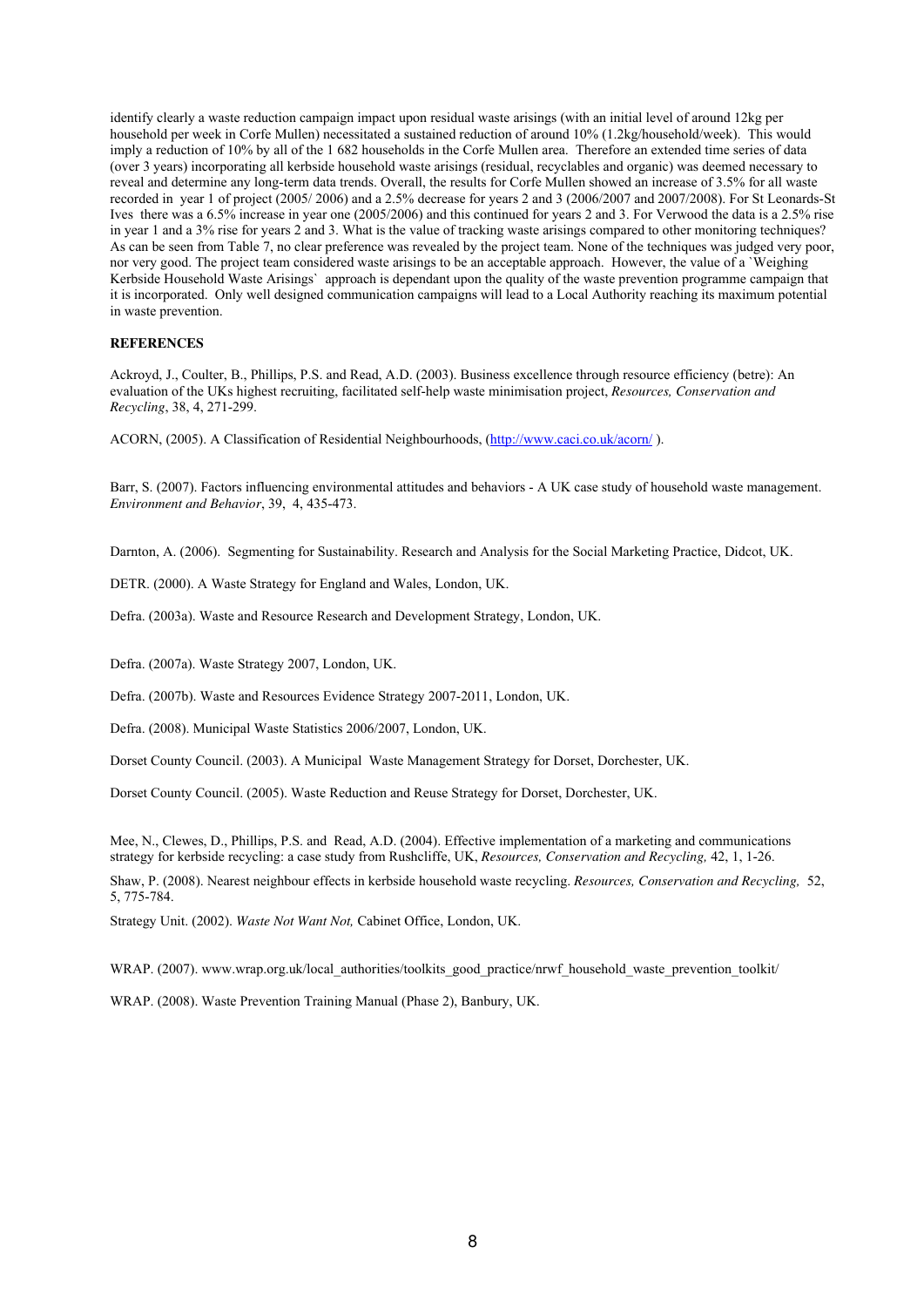**TABLE 1. Defra projects on Household Waste Prevention from Waste and Resources Evidence Programme** 

| Code   | Project                                                                                                                   | <b>Start Date</b> | <b>Completion Date</b> |
|--------|---------------------------------------------------------------------------------------------------------------------------|-------------------|------------------------|
| WR0103 | Household waste Prevention Policy Side Research<br>Programme                                                              | 2005              | 2007                   |
| WR0105 | Project REDUCE Monitoring and Evaluation -<br>Developing tools to measure Waste Prevention                                | 2005              | 2007                   |
| WR0106 | Achieving Household waste Prevention and<br>Promoting Sustainable Resource Use through<br><b>Product Services Systems</b> | 2005              | 2008                   |
| WR0107 | Modeling the Impact of Lifestyle Changes on<br>Household Waste Arisings                                                   | 2005              | 2007                   |
| WR0112 | Understanding Household Waste Prevention<br><b>Behaviour</b>                                                              | 2005              | 2007                   |
| WR0113 | Refillable Packaging Systems                                                                                              | 2006              | 2007                   |
| WR0116 | Household Waste Prevention in Dorset                                                                                      | 2005              | 2008                   |
| WR0209 | Enhancing participation in Kitchen Waste<br>Collection                                                                    | 2006              | 2008                   |
| WR0211 | Unlocking the Potential for Community<br>Composting                                                                       | 2006              | 2008                   |

**TABLE 2 Data (2007) for Local Authorites responsible for waste management in Dorset** 

| Local Authority                     | Population | Household residual<br>waste per head (kg) | Household waste<br>recycling and<br>composting rate | $Cost(f)$ of waste<br>collection per head<br>of population |
|-------------------------------------|------------|-------------------------------------------|-----------------------------------------------------|------------------------------------------------------------|
| Waste Collection Authority          |            |                                           |                                                     |                                                            |
| Christchurch Borough Council        | 45 100     | 305                                       | 22.79                                               | 34.23                                                      |
| <b>East Dorset District Council</b> | 85 200     | 269                                       | 31.58                                               | 45.23                                                      |
| North Dorset District Council       | 65 400     | 245                                       | 31.65                                               | 46.29                                                      |
| Purbeck District Council            | 45 100     | 210                                       | 30.45                                               | 46.5                                                       |
| West Dorset District Council        | 95 800     | 290                                       | 27.34                                               | 48.18                                                      |
| Weymouth and Portland Borough       | 64 600     | 199                                       | 35.89                                               | 47.95                                                      |
| Council                             |            |                                           |                                                     |                                                            |
| Waste Disposal Authority            |            |                                           |                                                     |                                                            |
| Dorset County Council               | 401 200    | 307                                       | 42.43                                               | NA                                                         |

Source: Defra, Municipal Waste Statistics 2008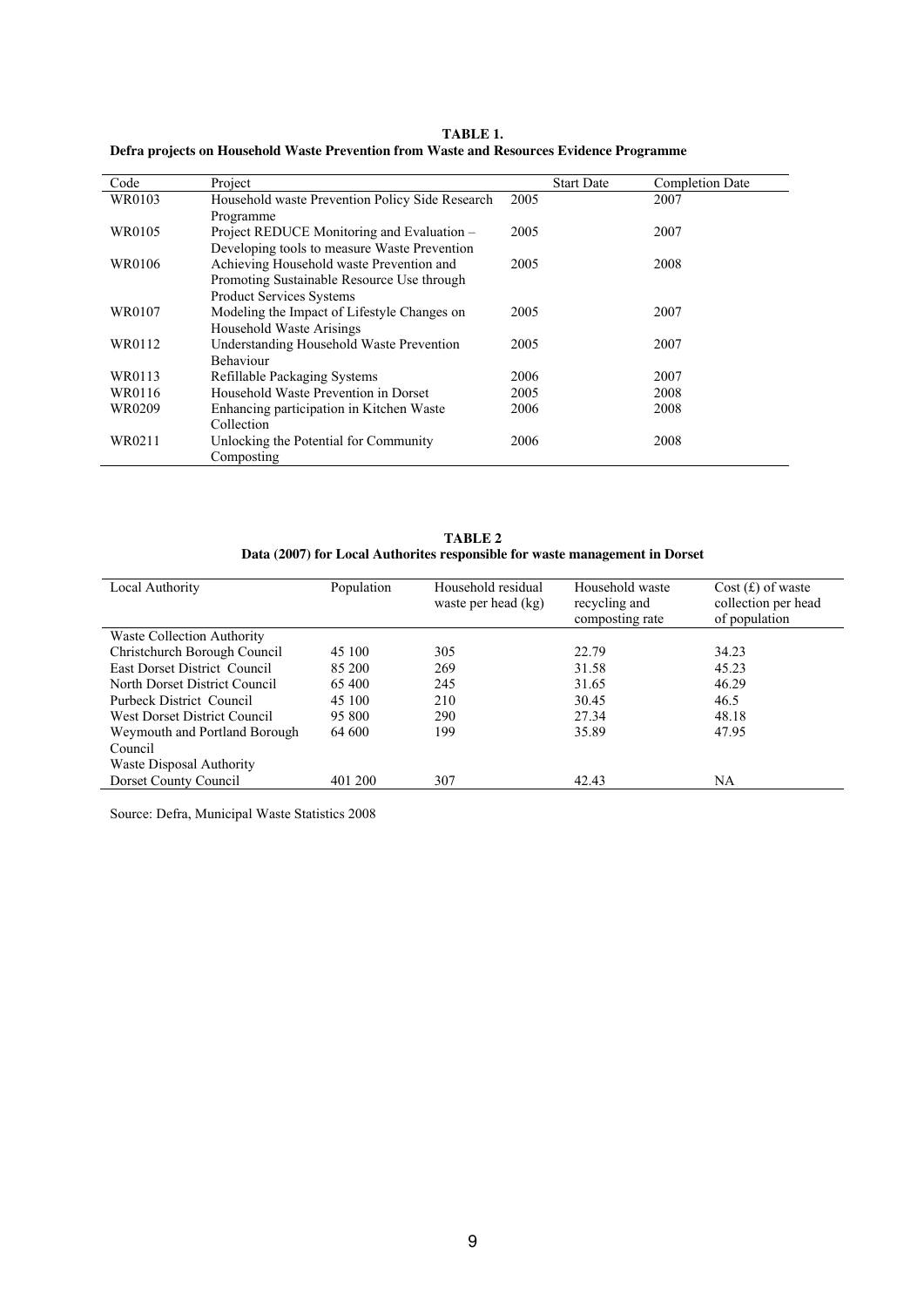| TABLE 3                                                                  |
|--------------------------------------------------------------------------|
| Percentages of Households in Acorn Categories in Pilot and Control Areas |

|                                              | <b>ACORN</b> Category |                     |                    |                   |                     |  |
|----------------------------------------------|-----------------------|---------------------|--------------------|-------------------|---------------------|--|
| Area                                         | Wealthy<br>Achievers  | Urban<br>Prosperity | Comfortably<br>Off | Moderate<br>Means | <b>Hard Pressed</b> |  |
| Corfe Mullen<br>Population = $9910$          | 59                    | 0                   | 35                 | O                 |                     |  |
| St Leonards-St Ives<br>Population = $7\,340$ | 97                    | $\theta$            |                    | $\boldsymbol{0}$  |                     |  |
| Verwood<br>Population = $13,590$             | 41                    | $\mathbf{0}$        | 49                 | 0                 | 10                  |  |

**TABLE 4 Campaign activities undertaken in Corfe Mullen pilot area**.

| 2006         |                                                                                                                                                                                                                                                              |                                                                                            |
|--------------|--------------------------------------------------------------------------------------------------------------------------------------------------------------------------------------------------------------------------------------------------------------|--------------------------------------------------------------------------------------------|
| February     | Launch presentation to on campaign activities                                                                                                                                                                                                                | Corfe Mullen Parish Council                                                                |
| April        | Washable nappies seminar -                                                                                                                                                                                                                                   | Village Hall                                                                               |
| May          | Reduce, Reuse, Recycle assembly and class visits                                                                                                                                                                                                             | Rushcombe First and                                                                        |
|              |                                                                                                                                                                                                                                                              | Lockyers Middle School                                                                     |
|              | Home composting and waste prevention awareness                                                                                                                                                                                                               | $Co-Op$                                                                                    |
|              | Reuse Directory and Waste Reduction packs                                                                                                                                                                                                                    | Corfe Mullen Parish Office and Library                                                     |
| June         | Kids Recycling Fun Day (plus information about waste prevention<br>and home composting). Included making various items from<br>recycled materials e.g. windmills from plastic bottles, musical<br>instruments from "junk" and grass heads using yoghurt pots | Village Hall                                                                               |
|              | Waste prevention/recycling stand                                                                                                                                                                                                                             | Corfe Mullen carnival                                                                      |
| June to July | Secret Agents competition. Children collected 15 "secrets" about<br>waste reduction                                                                                                                                                                          | Promotion at Henbury View First School<br>and Posters at participating shops in<br>village |
|              | Doorstepping campaign - information waste prevention, sign a<br>pledge, register for MPS, reusable jute bags provided to<br>participating residents                                                                                                          | Selected areas in Corfe Mullen                                                             |
|              | Waste prevention display                                                                                                                                                                                                                                     | Library                                                                                    |
| July         | Home composting and waste prevention awareness                                                                                                                                                                                                               | $Co-Op$                                                                                    |
|              | Secret Agents competition                                                                                                                                                                                                                                    | Henbury View First School                                                                  |
| 2007         |                                                                                                                                                                                                                                                              |                                                                                            |
| February     | Reduce, Reuse, Recycle assembly and class visits                                                                                                                                                                                                             | Rushcombe First and Henbury View First<br>Schools                                          |
| March        | <b>SMART</b> Shopping stand                                                                                                                                                                                                                                  | $Co-Op$                                                                                    |
|              | Doorstepping campaign - information waste prevention, sign a<br>pledge, register for MPS, reusable jute bags provided to<br>participating residents                                                                                                          | Selected areas in Corfe Mullen                                                             |
| April        | Easter Craft Day - children's recycling and reuse activities                                                                                                                                                                                                 | Village Hall                                                                               |
|              | Assembly for prize giving                                                                                                                                                                                                                                    | Henbury View First School                                                                  |
| May          | Doorstepping campaign - information waste prevention, sign a                                                                                                                                                                                                 | Selected areas in Corfe Mullen                                                             |
|              | pledge, register for MPS, reusable jute bags provided to<br>participating residents                                                                                                                                                                          |                                                                                            |
| June         | Waste reduction/recycling stand                                                                                                                                                                                                                              | Corfe Mullen Carnival                                                                      |
|              | Class visits                                                                                                                                                                                                                                                 | Lockyers Middle School (Year 5)                                                            |
| August       | Doorstepping campaign - information waste prevention, sign a<br>pledge, register for MPS, reusable jute bags provided to<br>participating residents                                                                                                          | Selected areas in Corfe Mullen                                                             |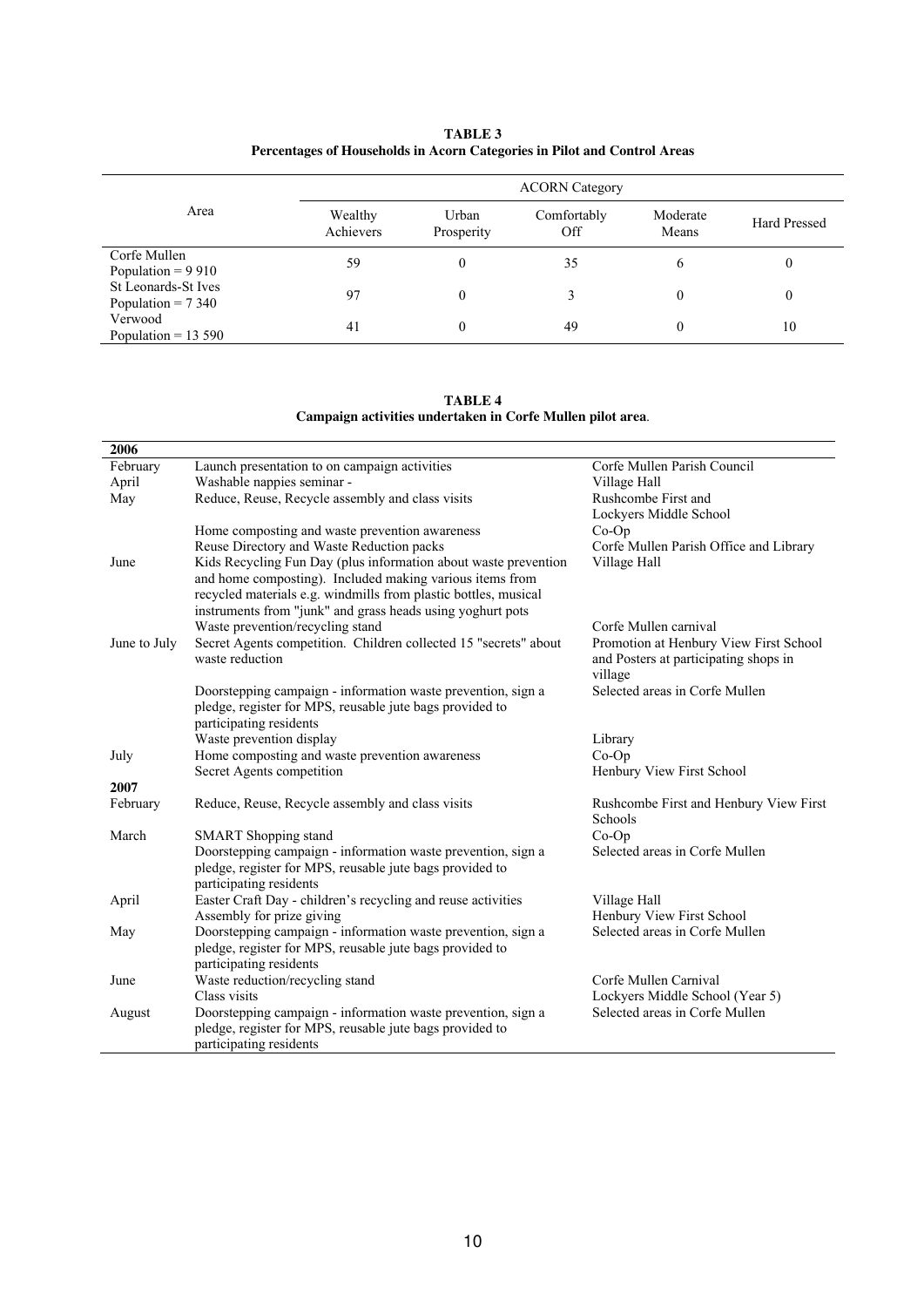**TABLE 5. Some data on response in Corfe Mullen and St Leonards**-**St Ives to campaigns** 

| Recycling Participation                                               | Participation rates improved over the three years with more respondent's behaviour changing<br>to from "sometimes" to "often". 2007 rates similar to control areas. |
|-----------------------------------------------------------------------|---------------------------------------------------------------------------------------------------------------------------------------------------------------------|
| Home Composting                                                       | Slight increase in participation but just under 50% over the 3 years in line with the Dorset<br>average.                                                            |
| Home Composting – kitchen<br>waste (reduced number of<br>respondents) | Dropped in 2007 from a high point of 85% in 2006. General rate high in line with the<br>Dorset average.                                                             |
| Home Composting –<br>cardboard (reduced number<br>of respondents)     | Rise in 2006 to 40% but back to 2005 levels in 2007. Huge rise( $60\%$ ) in St Leonards-St<br>Ives in $2007$ .                                                      |
| Avoided buying over<br>packaged goods                                 | Rise in 2006 to 78%, falling back to the 2005 levels in 2007. Significant increase each year<br>in St Leonards-St Ives.                                             |
| Used reusable shopping<br>bags                                        | Increase each year to over 80% slightly better than the Dorset average.                                                                                             |
| Reuse Directory useful                                                | Significant rise in interest in 2006 towards 90%.                                                                                                                   |
| Action on Junk Mail                                                   | A 14% rise in action taken during 2006, a level maintained in 2007. Around 15% more<br>action than the Dorset average. This is confirmed with reported MPS data.    |

| TABLE 6<br>Factors that might impinge differentially on 'matched' pilot and control areas |                                                                                                                                            |  |  |  |
|-------------------------------------------------------------------------------------------|--------------------------------------------------------------------------------------------------------------------------------------------|--|--|--|
|                                                                                           | Average household size.<br>$\bullet$                                                                                                       |  |  |  |
|                                                                                           | Average garden size.                                                                                                                       |  |  |  |
| Socio / $geo - demographic$<br>Factors                                                    | Degree of daily occupancy, e.g. holiday homes, retirement homes, proportion of people<br>'working from home', number of 'housewives', etc. |  |  |  |
|                                                                                           | Demographics of occupants (age and gender), e.g. families with children; students; retired<br>$\bullet$                                    |  |  |  |
| These are typically static over                                                           | pensioners, etc.                                                                                                                           |  |  |  |
| the short-term and non-                                                                   | Type of home ownership, e.g. owned, rented, council housing.<br>$\bullet$                                                                  |  |  |  |
| controllable                                                                              | Type of property, e.g. detached house, flat, bungalow, etc.<br>٠                                                                           |  |  |  |
|                                                                                           | Local affluence / level of household deprivation.<br>$\bullet$                                                                             |  |  |  |
|                                                                                           | Number of residents in full-time employment.<br>٠                                                                                          |  |  |  |
|                                                                                           | Residual waste bin size.<br>٠                                                                                                              |  |  |  |
| Waste Management Service                                                                  | Availability of kerbside recycling and / or green waste collection.                                                                        |  |  |  |
| Delivery Infrastructure                                                                   | Regularity of collection services.                                                                                                         |  |  |  |
| These are typically static over                                                           | Proximity to Civic Amenity Site.                                                                                                           |  |  |  |
| the short-term and controllable                                                           | Proximity to Bring Sites.                                                                                                                  |  |  |  |
|                                                                                           | Home composting bin distribution.                                                                                                          |  |  |  |
|                                                                                           | Exposure to sustainable waste management communications, for example:                                                                      |  |  |  |
|                                                                                           | localised incentive schemes, e.g. free compost bin distribution,                                                                           |  |  |  |
| <b>Other Factors</b>                                                                      | door-knocking campaigns, e.g. to promote the Mailing Preference Service (MPS),                                                             |  |  |  |
| These are typically highly<br>variable over the short-term,                               | schools activities, e.g. households with children attending schools with waste related<br>curricula activities,                            |  |  |  |
| with some being controllable,                                                             | supermarket activities, e.g. re-useable bag promotions, take back schemes, etc., and                                                       |  |  |  |
| others not so                                                                             | local community / voluntary group activity, e.g. 'give and take' days.                                                                     |  |  |  |
|                                                                                           | Proximity to local charity shops, e.g. collecting unwanted clothes, toys, etc.<br>$\bullet$                                                |  |  |  |
|                                                                                           | Localised free newspaper (and flyers) distribution.<br>$\bullet$                                                                           |  |  |  |

**TABLE 6**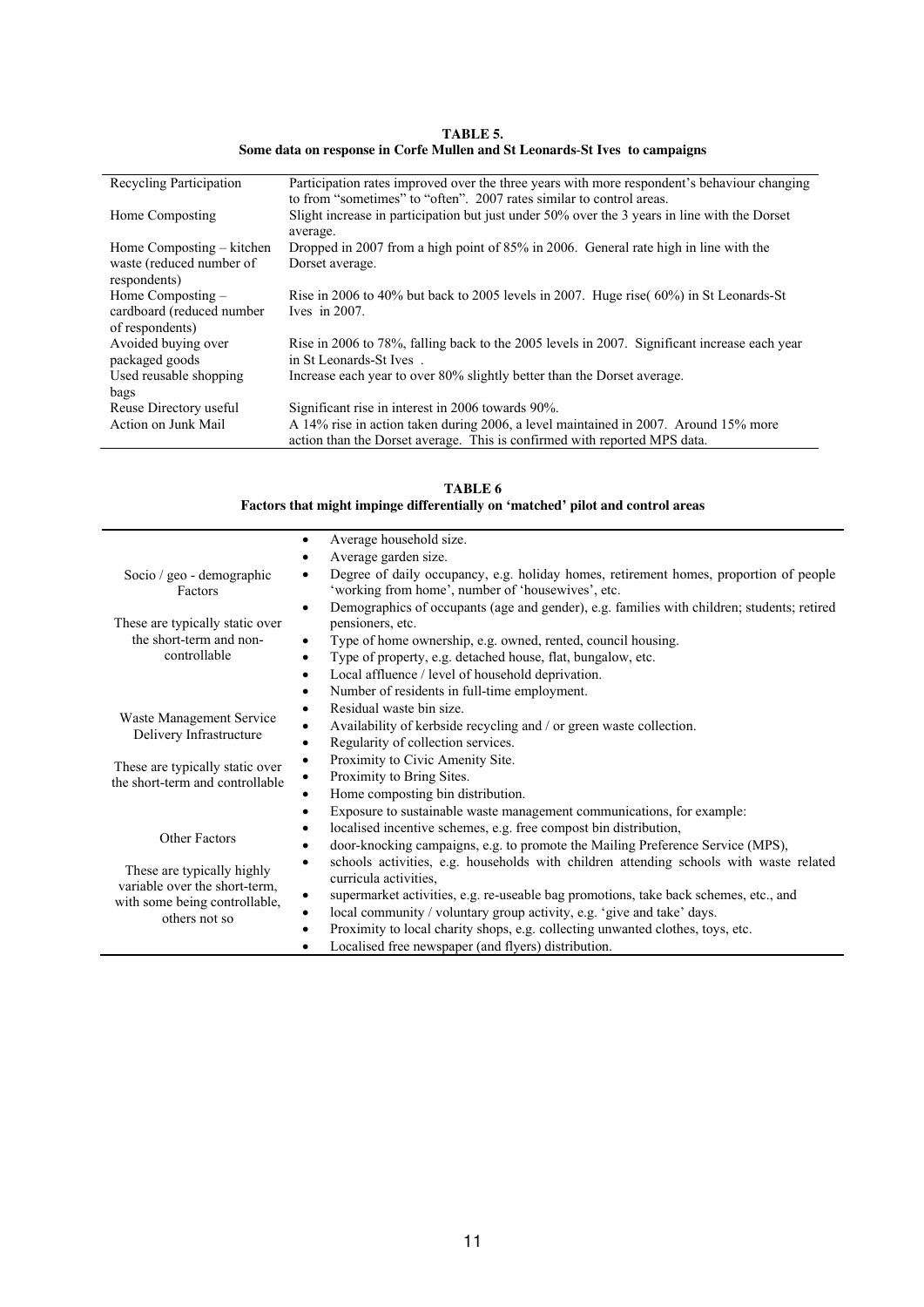|                                                                                                                     | <b>Tracking Waste</b> | Selecting $\&$                                        | Measuring  |               |              |
|---------------------------------------------------------------------------------------------------------------------|-----------------------|-------------------------------------------------------|------------|---------------|--------------|
| Criteria                                                                                                            | Arisings              | <b>Using Control</b>                                  | Specific   | Ouestionnaire | Focus Groups |
|                                                                                                                     | Directly              | Areas                                                 | Activities |               |              |
|                                                                                                                     |                       | (A) Input criteria                                    |            |               |              |
|                                                                                                                     |                       | Pre-existing data, Cost, Staff time, Skills, Duration |            |               |              |
|                                                                                                                     |                       |                                                       |            |               |              |
| % of maximum possible input                                                                                         | 45                    | 46                                                    | 58         | 39            | 67           |
| criteria score                                                                                                      |                       |                                                       |            |               |              |
|                                                                                                                     |                       | (B) Output criteria                                   |            |               |              |
| Accuracy, Specificity, Influence, Comparability, Extendibility, Adaptability, Reliability, Assessibility, Relevance |                       |                                                       |            |               |              |
|                                                                                                                     |                       | Comprehensivity                                       |            |               |              |
| % of maximum possible output                                                                                        | 68                    | 54                                                    | 54         | 59            | 60           |
| criteria score                                                                                                      |                       |                                                       |            |               |              |
| % of maximum possible                                                                                               | 61                    | 51                                                    | 55         | 53            | 62           |
| overall score $(A+B)$                                                                                               |                       |                                                       |            |               |              |

| TABLE 7                                     |
|---------------------------------------------|
| <b>Collated Technique Assessment Scores</b> |

**TABLE 8 Proposed Campaign Cost (£), predicted tonnage reduction, Benefit (£) and Balance (£) for Dorset County (Dorset County Council, 2005)**